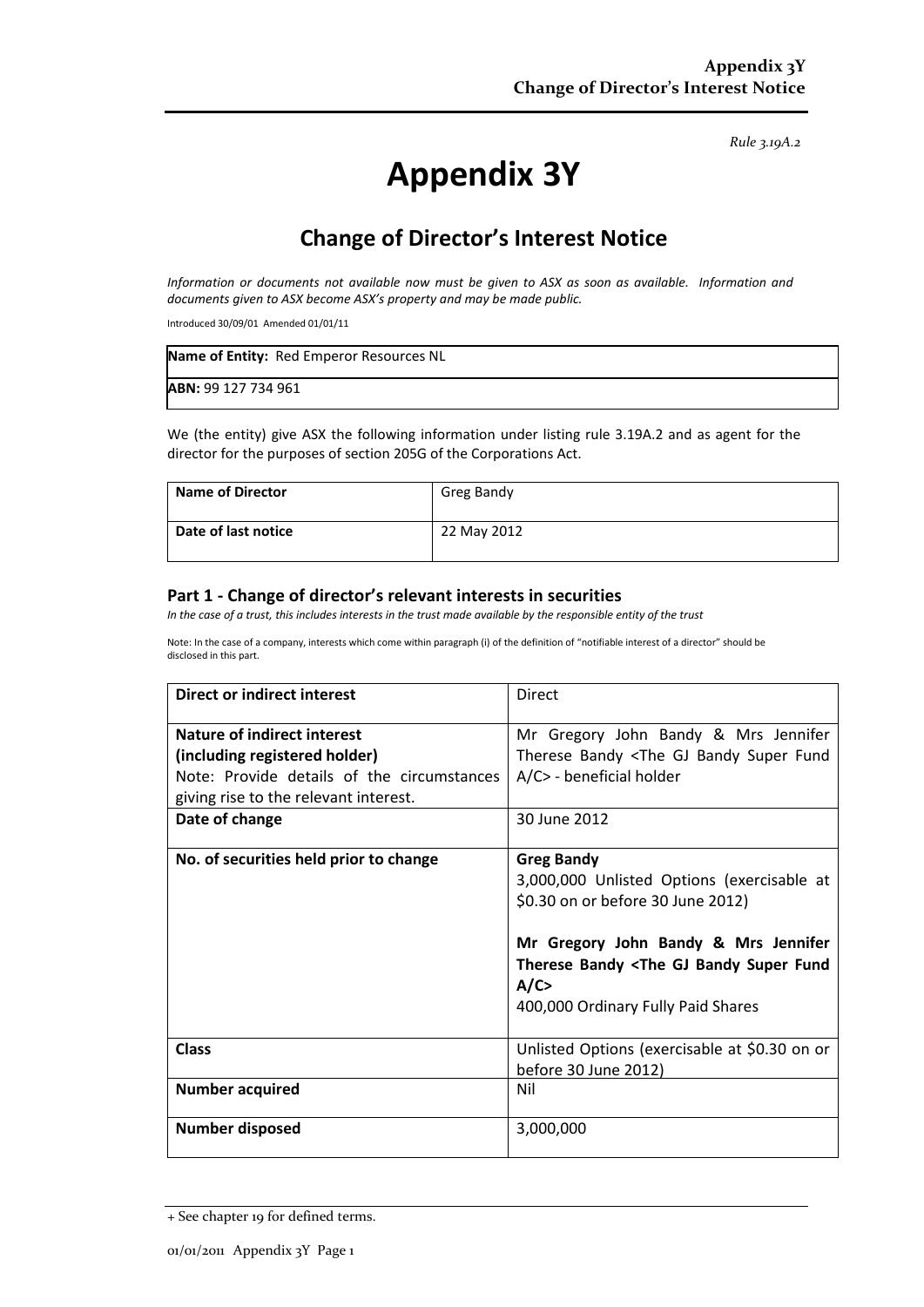| <b>Value/Consideration</b><br>Note: If consideration is non-cash, provide<br>details and estimated valuation                                                            | Nil                                                                                                                                            |
|-------------------------------------------------------------------------------------------------------------------------------------------------------------------------|------------------------------------------------------------------------------------------------------------------------------------------------|
| No. of securities held after change                                                                                                                                     | Mr Gregory John Bandy & Mrs Jennifer<br>Therese Bandy <the bandy="" fund<br="" gj="" super="">A/C<br/>400,000 Ordinary Fully Paid Shares</the> |
| Nature of change<br>Example: on-market trade, off-market trade, exercise of options, issue of<br>securities under dividend reinvestment plan, participation in buy-back | <b>Expiration of Unlisted Options</b>                                                                                                          |

### **Part 2 – Change of director's interests in contracts**

Note: In the case of a company, interests which come within paragraph (ii) of the definition of "notifiable interest of a director" should be disclosed in this part.

| <b>Detail of contract</b>                                                                                     | N/A |
|---------------------------------------------------------------------------------------------------------------|-----|
| <b>Nature of interest</b>                                                                                     | N/A |
| Name of registered holder                                                                                     | N/A |
| (if issued securities)                                                                                        |     |
| Date of change                                                                                                | N/A |
| No. and class of securities to                                                                                | N/A |
| which interest related prior to                                                                               |     |
| <b>change</b> Note: Details are only required for a<br>contract in relation to which the interest has changed |     |
| Interest acquired                                                                                             | N/A |
| Interest disposed                                                                                             | N/A |
| <b>Value/Consideration</b>                                                                                    | N/A |
| Note: If consideration is non-cash, provide details and<br>an estimated valuation                             |     |
| Interest after change                                                                                         | N/A |

### Part 3 – <sup>+</sup>Closed period

| Were the interests in the securities or contracts detailed<br>above traded during a <sup>+</sup> closed period where prior written<br>clearance was required? | N/A |
|---------------------------------------------------------------------------------------------------------------------------------------------------------------|-----|
| If so, was prior written clearance provided to allow the $  N/A$<br>trade to proceed during this period?                                                      |     |
| If prior written clearance was provided, on what date was<br>this provided?                                                                                   | N/A |

<sup>+</sup> See chapter 19 for defined terms.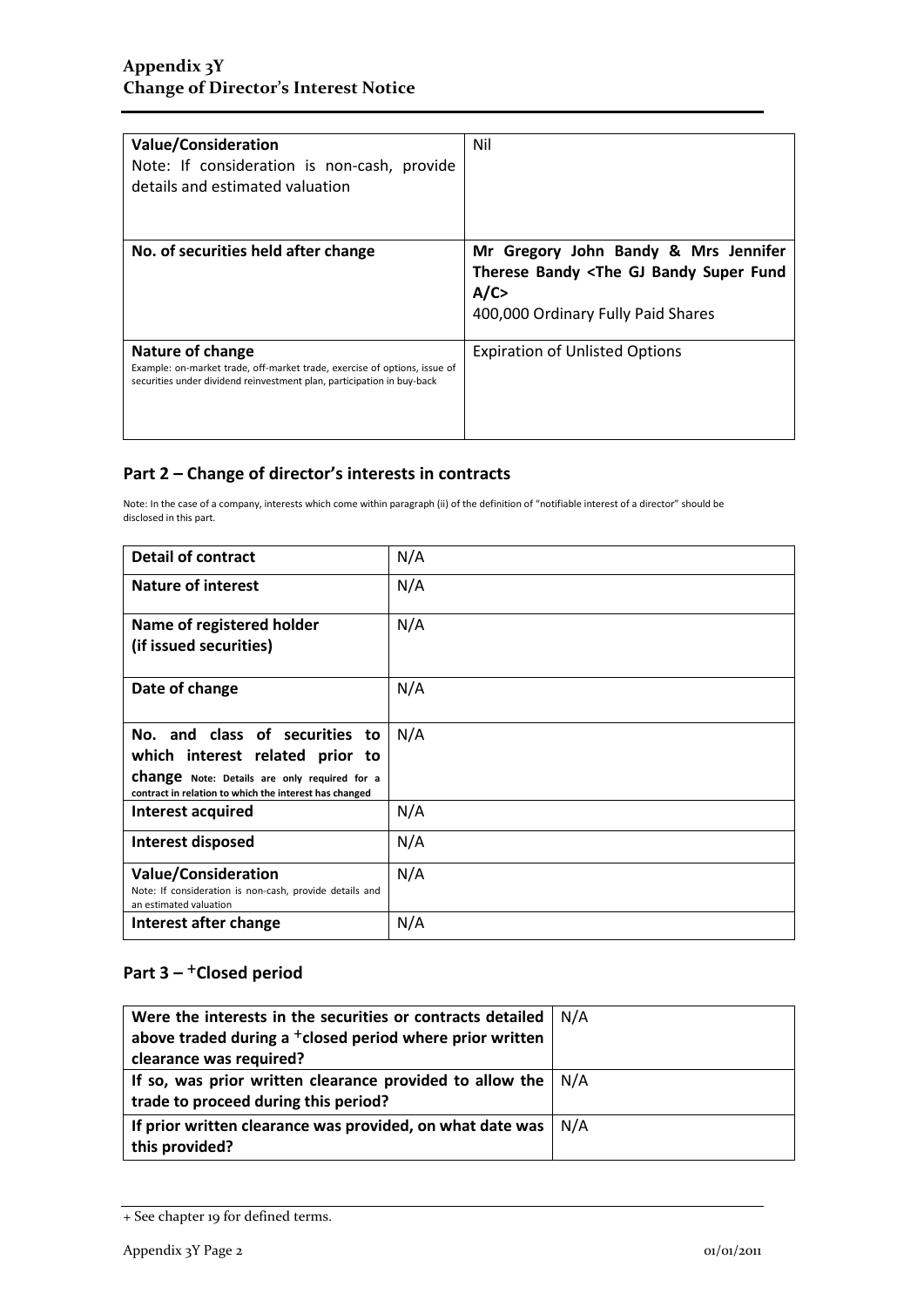*Rule 3.19A.2*

# **Appendix 3Y**

## **Change of Director's Interest Notice**

*Information or documents not available now must be given to ASX as soon as available. Information and documents given to ASX become ASX's property and may be made public.*

Introduced 30/09/01 Amended 01/01/11

| Name of Entity: Red Emperor Resources NL |  |
|------------------------------------------|--|
| <b>ABN: 99 127 734 961</b>               |  |

We (the entity) give ASX the following information under listing rule 3.19A.2 and as agent for the director for the purposes of section 205G of the Corporations Act.

| <b>Name of Director</b> | Jason Bontempo |
|-------------------------|----------------|
| Date of last notice     | 28 July 2011   |

#### **Part 1 - Change of director's relevant interests in securities**

*In the case of a trust, this includes interests in the trust made available by the responsible entity of the trust*

Note: In the case of a company, interests which come within paragraph (i) of the definition of "notifiable interest of a director" should be disclosed in this part.

| Direct or indirect interest                 | Indirect                                                                                                                                   |
|---------------------------------------------|--------------------------------------------------------------------------------------------------------------------------------------------|
| Nature of indirect interest                 | Ms Tiziana Battista <morriston a="" c=""></morriston>                                                                                      |
| (including registered holder)               | Indirect                                                                                                                                   |
| Note: Provide details of the circumstances  |                                                                                                                                            |
| giving rise to the relevant interest.       |                                                                                                                                            |
| Date of change                              | 30 June 2012                                                                                                                               |
| No. of securities held prior to change      | Ms Tiziana Battista <morriston a="" c=""><br/>1,000,000 Unlisted Options (exercisable at<br/>\$0.30 on or before 30 June 2012)</morriston> |
| <b>Class</b>                                | Unlisted Options (exercisable at \$0.30 on or<br>before 30 June 2012)                                                                      |
| <b>Number acquired</b>                      |                                                                                                                                            |
| <b>Number disposed</b>                      | 1,000,000                                                                                                                                  |
| <b>Value/Consideration</b>                  | Nil                                                                                                                                        |
| Note: If consideration is non-cash, provide |                                                                                                                                            |
| details and estimated valuation             |                                                                                                                                            |
|                                             |                                                                                                                                            |
|                                             |                                                                                                                                            |

<sup>+</sup> See chapter 19 for defined terms.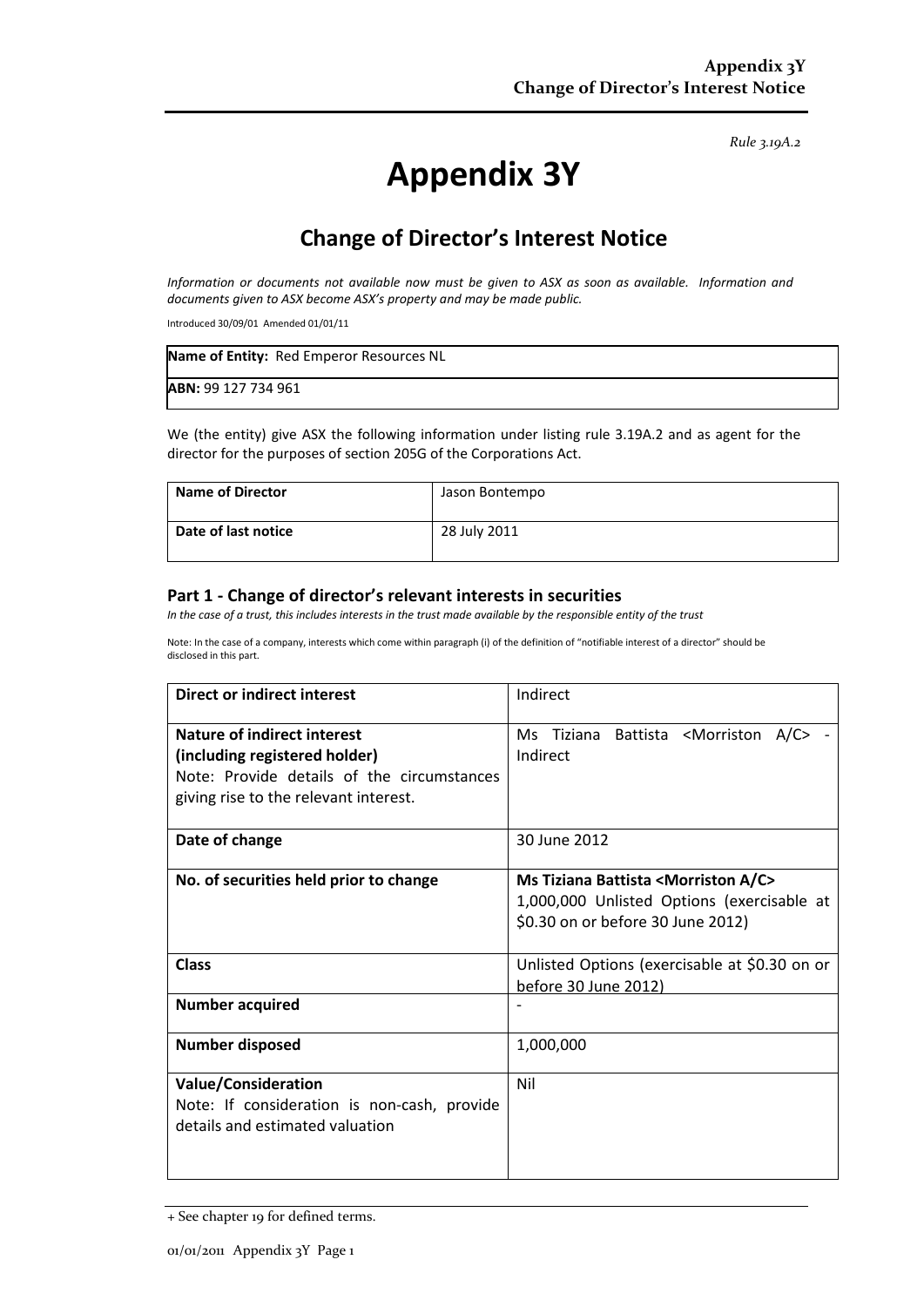| No. of securities held after change                                                                                                                                     | Nil                                   |
|-------------------------------------------------------------------------------------------------------------------------------------------------------------------------|---------------------------------------|
| Nature of change<br>Example: on-market trade, off-market trade, exercise of options, issue of<br>securities under dividend reinvestment plan, participation in buy-back | <b>Expiration of Unlisted Options</b> |

#### **Part 2 – Change of director's interests in contracts**

Note: In the case of a company, interests which come within paragraph (ii) of the definition of "notifiable interest of a director" should be disclosed in this part.

| <b>Detail of contract</b>                                                                                                                                                      | N/A |
|--------------------------------------------------------------------------------------------------------------------------------------------------------------------------------|-----|
| <b>Nature of interest</b>                                                                                                                                                      | N/A |
| Name of registered holder<br>(if issued securities)                                                                                                                            | N/A |
| Date of change                                                                                                                                                                 | N/A |
| No. and class of securities to<br>which interest related prior to<br>change<br>Note: Details are only required for a contract in relation<br>to which the interest has changed | N/A |
| Interest acquired                                                                                                                                                              | N/A |
| <b>Interest disposed</b>                                                                                                                                                       | N/A |
| <b>Value/Consideration</b><br>Note: If consideration is non-cash, provide details and<br>an estimated valuation                                                                | N/A |
| Interest after change                                                                                                                                                          | N/A |

### Part 3 – <sup>+</sup>Closed period

| Were the interests in the securities or contracts detailed           | N/A |
|----------------------------------------------------------------------|-----|
| above traded during a <sup>+</sup> closed period where prior written |     |
| clearance was required?                                              |     |
| If so, was prior written clearance provided to allow the $ N/A $     |     |
| trade to proceed during this period?                                 |     |
| If prior written clearance was provided, on what date was            | N/A |
| this provided?                                                       |     |

<sup>+</sup> See chapter 19 for defined terms.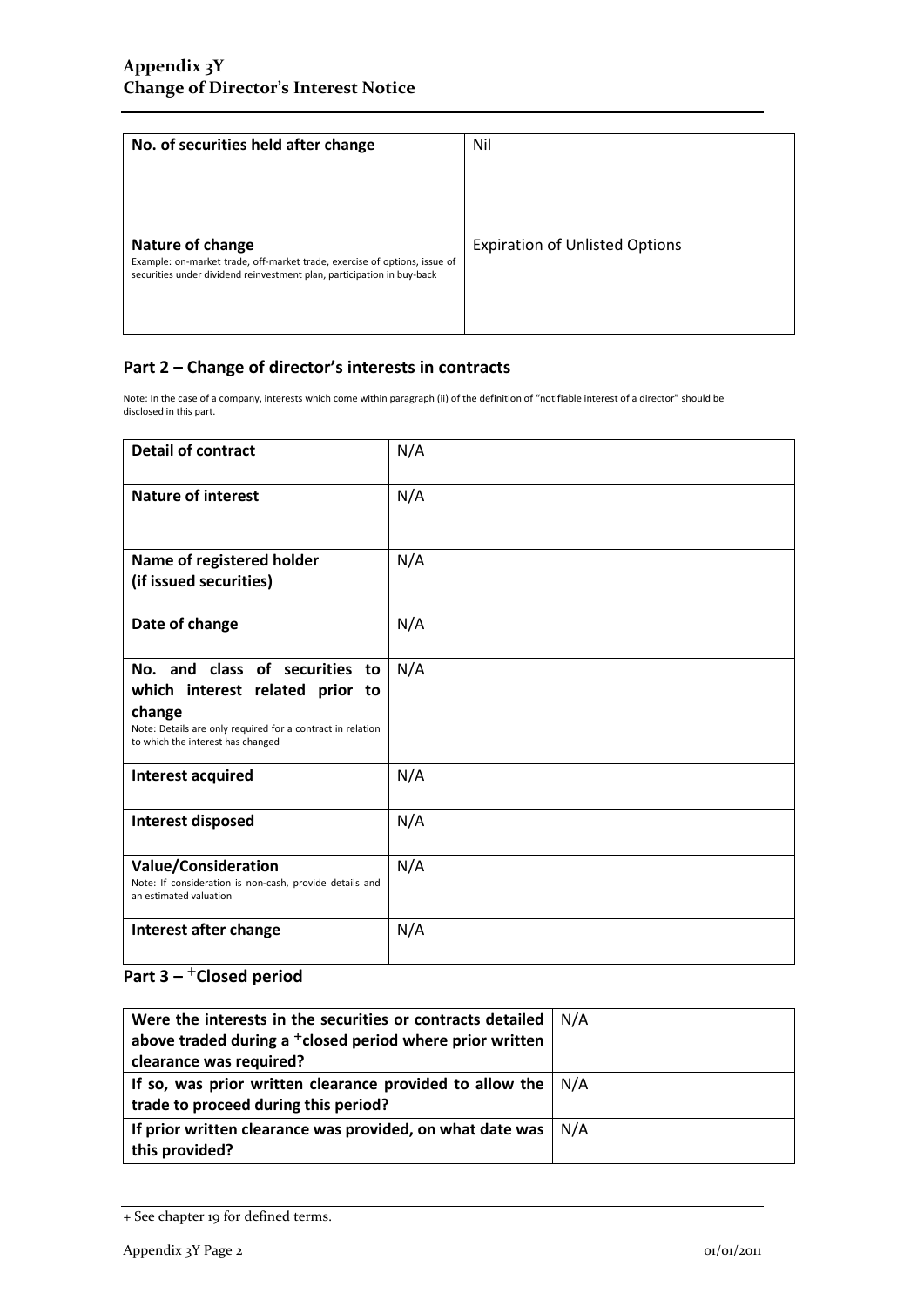*Rule 3.19A.2*

# **Appendix 3Y**

## **Change of Director's Interest Notice**

*Information or documents not available now must be given to ASX as soon as available. Information and documents given to ASX become ASX's property and may be made public.*

Introduced 30/09/01 Amended 01/01/11

| Name of Entity: Red Emperor Resources NL |  |
|------------------------------------------|--|
| <b>ABN: 99 127 734 961</b>               |  |

We (the entity) give ASX the following information under listing rule 3.19A.2 and as agent for the director for the purposes of section 205G of the Corporations Act.

| <b>Name of Director</b> | Stephen Brockhurst |
|-------------------------|--------------------|
| Date of last notice     | 28 July 2011       |

#### **Part 1 - Change of director's relevant interests in securities**

*In the case of a trust, this includes interests in the trust made available by the responsible entity of the trust*

Note: In the case of a company, interests which come within paragraph (i) of the definition of "notifiable interest of a director" should be disclosed in this part.

| <b>Direct or indirect interest</b>                                                                                                                         | Indirect                                                                                                                                                                                           |  |
|------------------------------------------------------------------------------------------------------------------------------------------------------------|----------------------------------------------------------------------------------------------------------------------------------------------------------------------------------------------------|--|
| <b>Nature of indirect interest</b><br>(including registered holder)<br>Note: Provide details of the circumstances<br>giving rise to the relevant interest. | Stephen M Brockhurst <sm brockhurst<br="">Family Account&gt;- Indirect<br/>Mining Corporate Pty Ltd - Indirect</sm>                                                                                |  |
| Date of change                                                                                                                                             | 30 June 2012                                                                                                                                                                                       |  |
| No. of securities held prior to change                                                                                                                     | Stephen M Brockhurst <sm brockhurst<br=""><b>Family Account&gt;</b><br/>250,001 Ordinary Fully Paid Shares<br/>250,000 Unlisted Options (exercisable at<br/>\$0.30 on or before 30 June 2012)</sm> |  |
|                                                                                                                                                            | <b>Mining Corporate Pty Ltd</b><br>250,000 Unlisted Options (exercisable at<br>\$0.30 on or before 30 June 2012)                                                                                   |  |
| <b>Class</b>                                                                                                                                               | Unlisted Options (exercisable at \$0.30 on or<br>before 30 June 2012)                                                                                                                              |  |
| <b>Number acquired</b>                                                                                                                                     |                                                                                                                                                                                                    |  |

<sup>+</sup> See chapter 19 for defined terms.